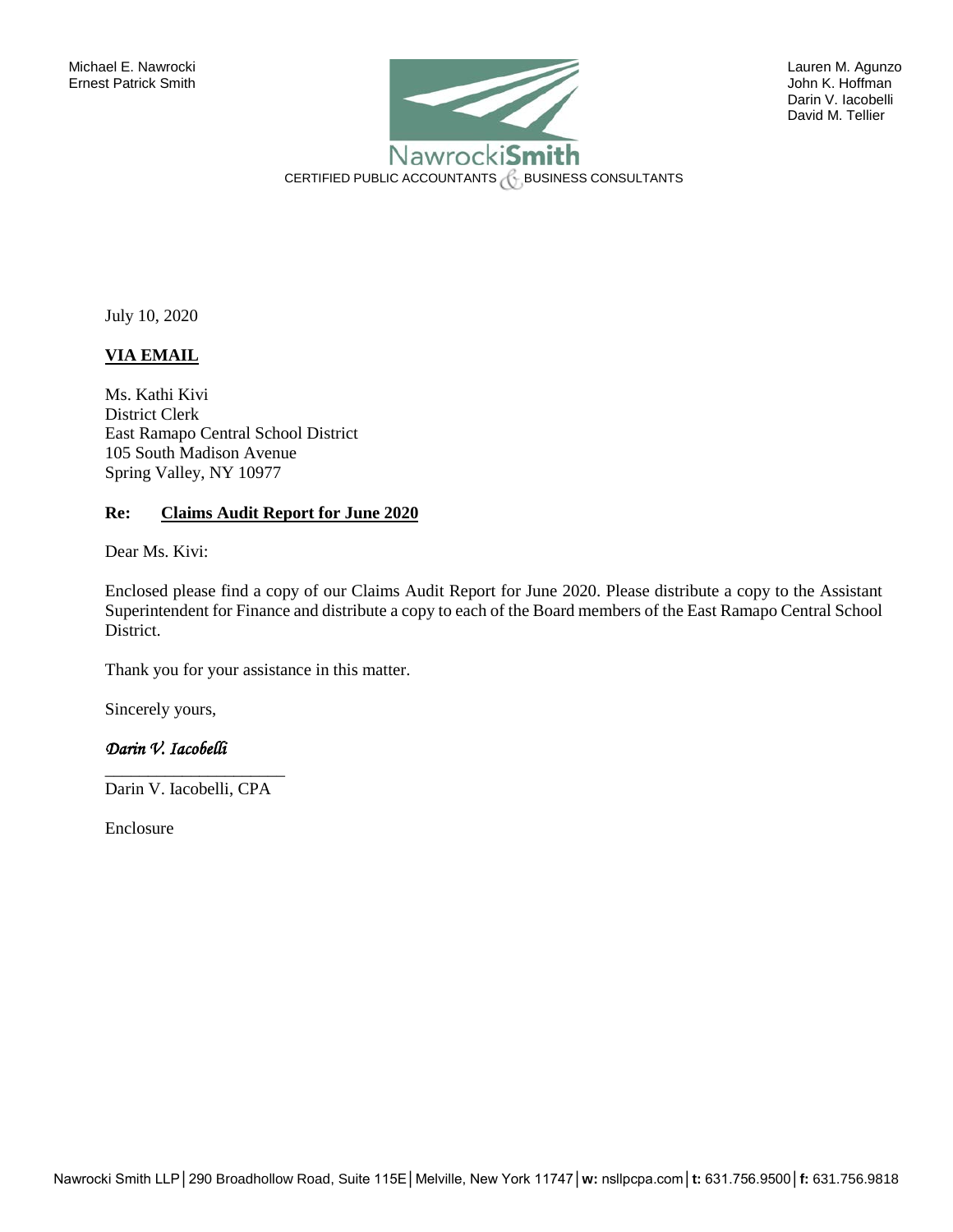

David M. Tellier

July 10, 2020

# **VIA EMAIL**

Board of Education East Ramapo Central School District 105 South Madison Avenue Spring Valley, NY 10977

## *Re: Claims Audit Report for the Month of June 1, 2020 through June 30, 2020*

Board of Education:

We have completed our claims auditing services to the East Ramapo Central School District covering the time period of June 1, 2020 through June 30, 2020. The services we performed, as outlined within our proposal, include reviewing all claims against the District. The purpose of this report is to update the Board of Education on work performed to date, our findings, and recommendations.

For ease of reference we have categorized the remainder of this report as follow:

## **Claims Audit Services**

### **Exhibits**

#### **CLAIMS AUDIT SERVICES**

The claims audit services performed on each claim against the District consisted of:

- 1. Verification of the accuracy of invoices and claim forms.
- 2. Ensuring proper approval of all purchases; checking that purchases constitute legal expenses of the school district.
- 3. Determining that purchase orders have been issued in accordance with Board of Education policy, and applicable state law.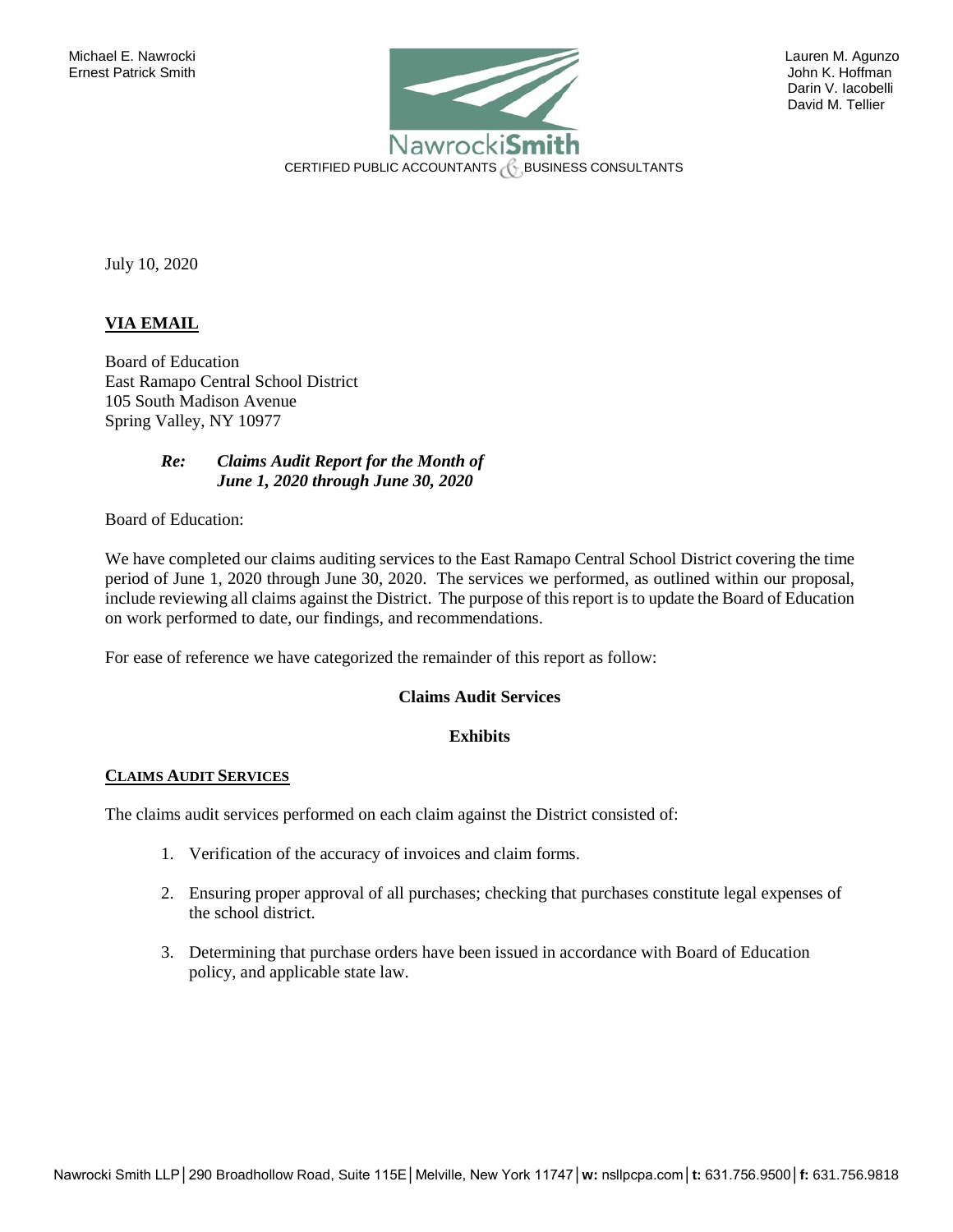# Nawrocki**Smith**

*Board of Education East Ramapo Central School District July 10, 2020 Page 2* 

# *Re: Claims Audit Report for the Month of June 1, 2020 through June 30, 2020*

- 4. Comparison of invoices or claims with previously approved contracts.
- 5. Reviewing price extensions, claiming of applicable discounts, inclusion of shipping and freight charges.
- 6. Approving all charges that are presented for payment which are supported with documentary evidence indicating compliance with all pertinent laws, policies and regulations.

Over the time period of June 1, 2020 through June 30, 2020 we have audited **1,491** claims against the District in the amount of **\$15,467,423.15** (See attached Exhibit I). We made inquiries and/or observations into **75** claims in the amount of **\$1,074,935.41**. It should be noted that currently, there are no outstanding inquiries in regard to the audit of claims made against the District for the period of July 1, 2019 through June 30, 2020. We have summarized the inquiries and/or observations as well as the resolutions within Exhibit II.

Please note that for comparative purposes, we have attached Exhibit II – "Summary of Inquiries/Resolutions" for each of the prior months, if applicable.

We trust that the foregoing comments are clear. If you have any questions or you would like to discuss this matter further, please contact me at 631-756-9500.

Very truly yours,

*Nawrocki Smith LLP*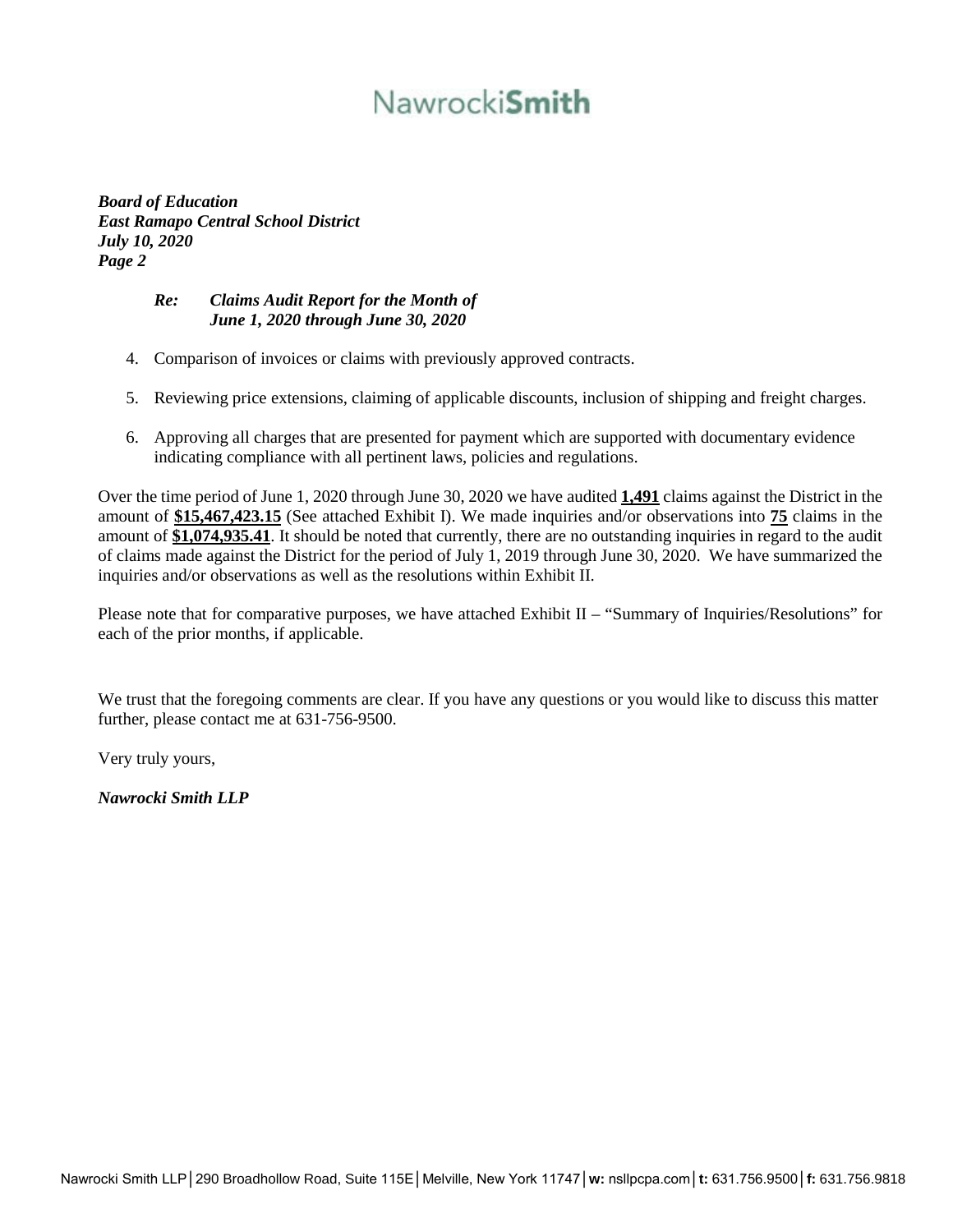| <b>Claims Audit By Fund</b>                | Legend:         |                                        |
|--------------------------------------------|-----------------|----------------------------------------|
| <b>East Ramapo Central School District</b> | A - General     | H - Capital                            |
| Exhibit I                                  |                 | $C -$ School Lunch TA - Trust & Agency |
| <b>June 2020</b>                           | F - Special Aid | CM - Scholarship                       |

| <b>Check Date</b> | <b>Audit Date</b> | Warrant # | <b>Fund</b> | # of          | \$ Value of Checks # of Inquiries |    | \$ Value of      | # of Resolved    | # of Outstanding | <b>Check Sequence</b> |
|-------------------|-------------------|-----------|-------------|---------------|-----------------------------------|----|------------------|------------------|------------------|-----------------------|
|                   |                   |           |             | <b>Checks</b> |                                   |    | <b>Inquiries</b> | <b>Inquiries</b> | <b>Inquiries</b> |                       |
| 06/04/20          | 06/03/20          | 241       |             | 77            | 3.934.489.78                      |    | 47.367.16        |                  |                  | 410752-410828         |
| 06/04/20          | 06/03/20          | 244       |             |               | 131.322.17                        |    | 92,104.67        |                  |                  | 410829-410831         |
| 06/04/20          | 06/03/20          | 239       |             |               | 57.629.34                         |    | 56,676.10        |                  |                  | 16410-16415           |
| 06/04/20          | 06/03/20          | 242       |             | 27            | 514.332.45                        |    | 229.334.81       |                  |                  | 53372-53398           |
| 06/04/20          | 06/03/20          | 243       |             |               | 12.417.71                         |    | 12.417.71        |                  |                  | 364                   |
| 06/04/20          | 06/03/20          | 240       | TA          |               | 55,380.68                         |    | 550.50           |                  |                  | 37115-37116           |
|                   | <b>TOTAL</b>      |           |             | 116           | 4,705,572,13                      | 19 | 438,450.95       | 19               |                  |                       |

| <b>Check Date</b> | <b>Audit Date</b> | Warrant # | <b>Fund</b> | # of<br><b>Checks</b> | \$ Value of Checks # of Inquiries |    | \$ Value of<br><b>Inquiries</b> | # of Resolved<br><b>Inquiries</b> | # of Outstanding<br><b>Inquiries</b> | <b>Check Sequence</b> |
|-------------------|-------------------|-----------|-------------|-----------------------|-----------------------------------|----|---------------------------------|-----------------------------------|--------------------------------------|-----------------------|
| 06/18/20          | 06/17/20          | 247       |             | 109                   | 3.858.090.20                      | 21 | 213.454.69                      | 21                                | -                                    | 410832-410940         |
| 06/30/20          | 06/17/20          | 249       |             | 1099                  | 632,537.20                        |    | 578.40                          |                                   |                                      | 410941-412039         |
| 06/18/20          | 06/17/20          | 252       |             |                       | 1.624.80                          |    |                                 |                                   |                                      | 412040                |
| 06/18/20          | 06/17/20          | 250       |             |                       | 699,766.78                        |    | 93.193.64                       |                                   |                                      | 16416-16419; Wire     |
| 06/18/20          | 06/17/20          | 253       |             | 68                    | .922.615.16                       | 14 | 263,749.08                      | 14                                |                                      | 53399-53466           |
| 06/18/20          | 06/17/20          | 248       |             |                       | 948.40                            |    |                                 |                                   |                                      | 365                   |
| 06/18/20          | 06/17/20          | 251       | CМ          |                       | .200.00                           |    |                                 |                                   |                                      | 2636-2637             |
|                   | <b>TOTAL</b>      |           |             | 1285                  | 7,116,782.54                      | 38 | 570.975.81                      | 38                                |                                      |                       |

| <b>Check Date</b> | <b>Audit Date</b> | Warrant # | Fund | # of<br><b>Checks</b> | \$ Value of Checks # of Inquiries | <i><b>*</b></i> Value of<br><b>Inquiries</b> | # of Resolved<br>Inquiries | # of Outstanding<br>Inquiries | <b>Check Sequence</b> |
|-------------------|-------------------|-----------|------|-----------------------|-----------------------------------|----------------------------------------------|----------------------------|-------------------------------|-----------------------|
| 06/26/20          | 06/25/20          | 256       |      |                       | 2,716,237.06                      |                                              |                            |                               | 412041                |
| 06/26/20          | 06/25/20          | 257       |      |                       | 69.548.82                         |                                              |                            |                               | 412042-412044         |
| <b>TOTAL</b>      |                   |           |      |                       | 2,785,785.88                      |                                              |                            |                               |                       |

| <b>Check Date</b> | <b>Audit Date</b>  | Warrant# | <b>Fund</b> | # of<br><b>Checks</b> | \$ Value of Checks # of Inquiries |    | \$ Value of<br><b>Inquiries</b> | # of Resolved<br><b>Inquiries</b> | # of Outstanding<br><b>Inquiries</b> | <b>Check Sequence</b> |
|-------------------|--------------------|----------|-------------|-----------------------|-----------------------------------|----|---------------------------------|-----------------------------------|--------------------------------------|-----------------------|
| 06/30/20          | 06/29/20           | 262      |             | 81                    | 838.533.21                        | 18 | 65,508.65                       | 18                                | $\overline{\phantom{a}}$             | 412045-412125         |
| 06/30/20          | 06/29/20           | 260      |             |                       | 800.00                            |    | ۰                               | $\overline{\phantom{a}}$          |                                      | 16420                 |
| 06/30/20          | 06/29/20           | 261      |             |                       | 713.62                            |    |                                 |                                   |                                      | 366                   |
| 06/30/20          | 06/29/20           | 258      | <b>TA</b>   |                       | 18.235.77                         |    | ۰                               | -                                 | $\overline{\phantom{0}}$             | 37142-37143           |
| 06/30/20          | 06/29/20           | 259      | CМ          |                       | .000.00                           |    |                                 |                                   |                                      | 2638                  |
|                   | <b>TOTAL</b>       |          |             | 86                    | 859,282.60                        | 18 | 65,508.65                       | 18                                |                                      |                       |
|                   |                    |          |             |                       |                                   |    |                                 |                                   |                                      |                       |
|                   | <b>GRAND TOTAL</b> |          |             | 1491                  | 15,467,423.15                     | 75 | \$1,074,935.41                  | 75                                |                                      |                       |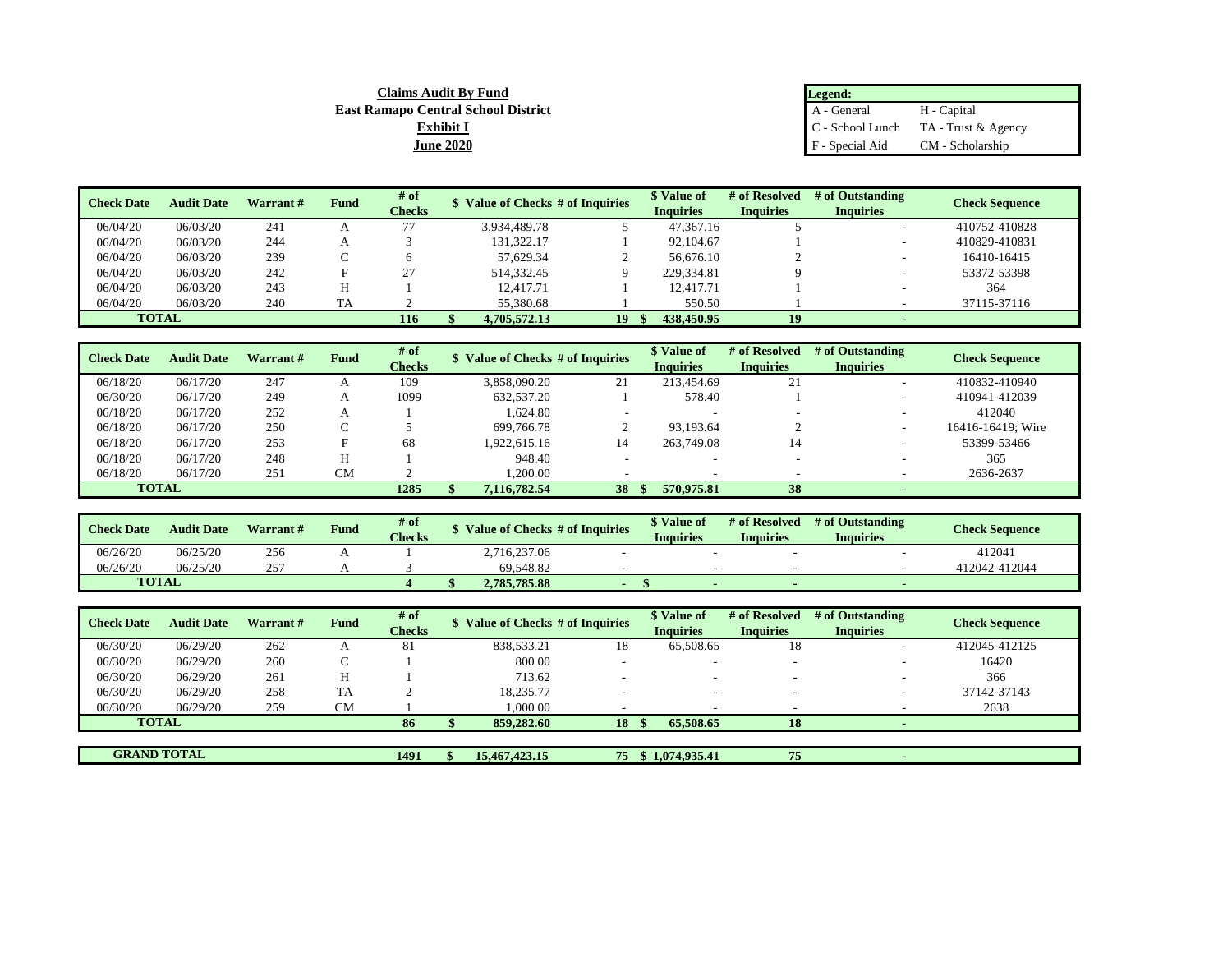| <b>Check Date</b> | <b>Pavroll Run</b><br><b>Date</b> | <b>Warrant#</b> | <b>Fund</b> | # of<br><b>Checks</b> |              | Value of Checks # of Inquiries | \$ Value of<br><b>Inquiries</b> | # of Resolved<br><b>Inquiries</b> | # of Outstanding<br><b>Inquiries</b> | <b>Check Sequence</b> |
|-------------------|-----------------------------------|-----------------|-------------|-----------------------|--------------|--------------------------------|---------------------------------|-----------------------------------|--------------------------------------|-----------------------|
| 06/05/20          | 06/05/20                          | 238             | TA          | 42                    | 2.239.109.58 |                                |                                 |                                   |                                      | 37103-37114: Wires    |
| 06/08/20          | 06/08/20                          | 245             | TA          |                       | 28.198.49    |                                |                                 |                                   |                                      | Wires                 |
| 06/19/20          | 06/19/20                          | 246             | TA          | 42                    | 2.204.754.75 |                                |                                 |                                   |                                      | 37117-37128; Wires    |
| 06/26/20          | 06/26/20                          | 254             | TA          |                       | 4,043,295.74 |                                |                                 | $\sim$                            |                                      | 37129-37131; Wires    |
| 06/30/20          | 06/30/20                          | 255             | tΑ          | 22                    | 552,072.91   |                                |                                 |                                   |                                      | 37132-37138; Wires    |
|                   | <b>TOTAL</b>                      |                 |             | 120                   | 9.067.431.47 |                                |                                 |                                   |                                      |                       |

\*Payroll Warrants are included for informational purposes only and have not been reviewed.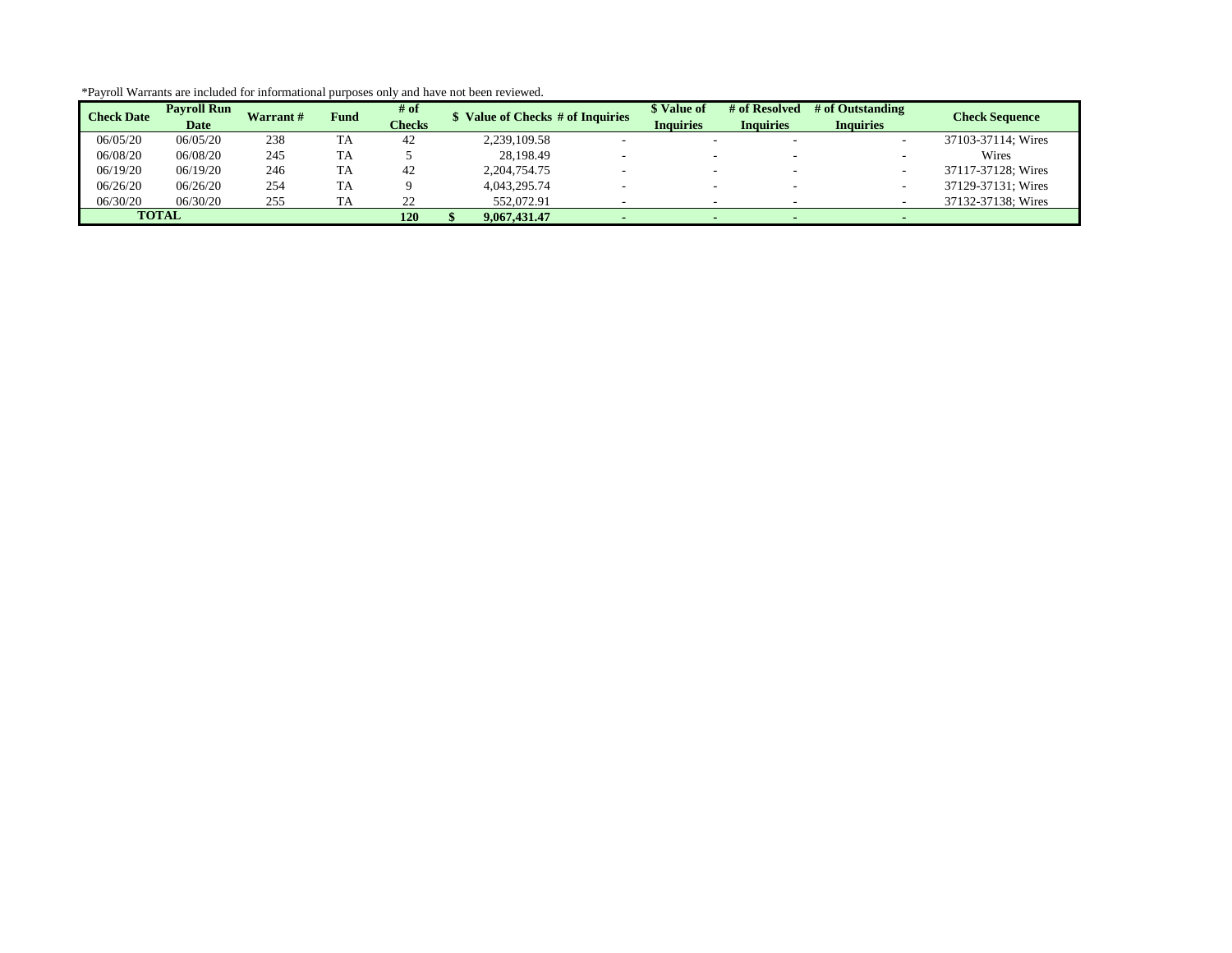#### **East Ramapo Central School District Claims Audit - Analysis by Number of Inquiries & Dollar Value Summary of Inquiries / Resolutions and Percentage of Total Claims & Dollar Value of Claims Exhibit II**

| <b>Reason For Inquiry</b>                 | <b>Resolution</b>                | <b>Jul-19</b> |          | <b>Aug-19</b> |             | $Sep-19$                 |          | <b>Oct-19</b>            |          | <b>Nov-19</b> |          | <b>Dec-19</b> |          |
|-------------------------------------------|----------------------------------|---------------|----------|---------------|-------------|--------------------------|----------|--------------------------|----------|---------------|----------|---------------|----------|
| Incorrect accounts payable amount         | Adjust next invoice              |               | $0.00\%$ |               | $0.00\%$    |                          | $0.00\%$ |                          | $0.00\%$ |               | $0.00\%$ | ۰.            | $0.00\%$ |
| Incorrect accounts payable amount         | Amount adjusted prior to payment |               | 1.00%    |               | 0.72%       |                          | 0.26%    |                          | 0.78%    |               | 0.36%    |               | 0.18%    |
| Paid sales tax                            | Adjust next invoice              |               | 0.00%    |               | 0.36%       |                          | $0.00\%$ |                          | $0.00\%$ |               | 0.00%    |               | $0.00\%$ |
| Paid sales tax                            | Amount adjusted prior to payment | $\sim$        | 0.00%    |               | $0.00\%$    |                          | 0.07%    |                          | 0.19%    |               | 0.18%    | ۰.            | $0.00\%$ |
| Incorrect remittance address              | Address verified                 |               | 0.75%    |               | 0.36%       |                          | 0.07%    |                          | 1.75%    |               | 1.46%    |               | 0.06%    |
| Insufficient supporting documentation     | n/a                              |               | 0.00%    |               | $0.00\%$    |                          | $0.00\%$ |                          | 0.00%    |               | 0.00%    |               | $0.00\%$ |
| Invoice date precedes purchase order date | Noted by Business Office         | 15            | 3.75%    | 22            | 7.97%       | 29                       | 1.91%    | 64                       | 12.43%   | 50            | 9.11%    | 28            | 1.71%    |
| Invoice over 90 days outstanding          | Verified not a duplicate payment | 18            | 4.50%    |               | 2.90%       | 17                       | 1.12%    |                          | 2.33%    | 19            | 3.46%    | 6             | 0.37%    |
| Missing receiving or approval signature   | n/a                              |               | 0.00%    |               | $0.00\%$    | $\overline{\phantom{a}}$ | $0.00\%$ | $\overline{\phantom{a}}$ | 0.00%    |               | 0.00%    | -             | $0.00\%$ |
| Not an original invoice or receipt        | Copy or fax accepted             |               | 0.25%    |               | $0.00\%$    |                          | 0.07%    |                          | 0.00%    |               | 0.18%    |               | 0.06%    |
| Receipts not itemized                     | Noted by Business Office         |               | $0.00\%$ |               | $0.00\%$    |                          | $0.00\%$ |                          | 0.00%    |               | 0.00%    |               | $0.00\%$ |
| Total Number (#) of Inquiries             |                                  | 41            | 10.25%   | 34            | 12.32%      | 53                       | 3.49%    | 90                       | 17.48%   | 81            | 14.75%   | 39            | 2.38%    |
|                                           |                                  |               |          |               |             |                          |          |                          |          |               |          |               |          |
| <b>Total Claims Audited</b>               |                                  | 400           | 100.00%  |               | 276 100.00% | 1.517                    | 100.00%  | 515                      | 100.00%  | 549           | 100.00%  | 1,639         | 100.00%  |
|                                           |                                  |               |          |               |             |                          |          |                          |          |               |          |               |          |
| <b>Total Outstanding Inquiries</b>        |                                  | none          |          | none          |             | none                     |          | none                     |          | none          |          | none          |          |

| <b>Reason For Inquiry</b>                 | <b>Resolution</b>                 | <b>Jul-19</b> |          |      | Aug-19        |          | $Sep-19$      |          | <b>Oct-19</b> |          | <b>Nov-19</b> |         | <b>Dec-19</b> |          |
|-------------------------------------------|-----------------------------------|---------------|----------|------|---------------|----------|---------------|----------|---------------|----------|---------------|---------|---------------|----------|
| Incorrect accounts payable amount         | Adjust next invoice               |               | $0.00\%$ |      |               | $0.00\%$ |               | $0.00\%$ |               | 0.00%    |               | 0.00%   | ۰.            | $0.00\%$ |
| Incorrect accounts payable amount*        | Amount adjusted prior to payment* | 133,979.01    | 1.09%    |      | 2,998.35      | 0.02%    | 17,065.84     | 0.11%    | 154,758.97    | 1.02%    | 312,950.57    | 2.16%   | 7,663.08      | 0.04%    |
| Paid sales tax                            | Adjust next invoice               |               | 0.00%    |      | 511.13        | $0.00\%$ |               | $0.00\%$ |               | $0.00\%$ |               | 0.00%   |               | $0.00\%$ |
| Paid sales tax*                           | Amount adjusted prior to payment* |               | 0.00%    |      |               | 0.00%    | 340.88        | $0.00\%$ | 339.67        | 0.00%    | 3,223.33      | 0.02%   | ۰.            | $0.00\%$ |
| Incorrect remittance address              | Address verified                  | 2.554.80      | 0.02%    |      | 22,617.80     | 0.18%    | 10,468.00     | 0.07%    | 13,142.84     | 0.09%    | 123,695.20    | 0.85%   | 313.36        | $0.00\%$ |
| Insufficient supporting documentation     | n/a                               |               | $0.00\%$ |      |               | $0.00\%$ |               | $0.00\%$ |               | $0.00\%$ |               | 0.00%   | -             | $0.00\%$ |
| Invoice date precedes purchase order date | Noted by Business Office          | 1,801,840.05  | 14.68%   |      | 248,271.82    | 1.99%    | 337,544.72    | 2.13%    | 1,039,796.30  | 6.89%    | 2.083.390.29  | 14.38%  | 4,653,601.19  | 24.74%   |
| Invoice over 90 days outstanding          | Verified not a duplicate payment  | 181.233.64    | 1.48%    |      | 44,535.77     | 0.36%    | 3.420.515.14  | 21.58%   | 19.965.94     | 0.13%    | 300,920.01    | 2.08%   | 103,501.46    | 0.55%    |
| Missing receiving or approval signature   | n/a                               |               | 0.00%    |      |               | $0.00\%$ |               | $0.00\%$ |               | 0.00%    |               | 0.00%   | ۰             | $0.00\%$ |
| Not an original invoice or receipt        | Copy or fax accepted              | 315.91        | 0.00%    |      |               | 0.00%    | 465.22        | 0.00%    |               | $0.00\%$ | 528.48        | 0.00%   | 17.62         | $0.00\%$ |
| Receipts not itemized                     | Noted by Business Office          |               | 0.00%    |      |               | 0.00%    |               | 0.00%    |               | $0.00\%$ |               | 0.00%   | -             | $0.00\%$ |
| Total Value (\$) of Inquiries             |                                   | 2.119.923.41  | 17.27%   |      | 318.934.87    | 2.56%    | 3,786,399.80  | 23.89%   | 1.228.003.72  | 8.13%    | 2.824.707.88  | 19.49%  | 4,765,096.71  | 25.33%   |
|                                           |                                   |               |          |      |               |          |               |          |               |          |               |         |               |          |
| <b>Total Claims Audited</b>               |                                   | 12,275,690.30 | 100.00%  | - 76 | 12,458,211.40 | 100.00%  | 15,848,004.36 | 100.00%  | 15.101.481.37 | 100.00%  | 14.491.278.22 | 100.00% | 18,809,839.42 | 100.00%  |
|                                           |                                   |               |          |      |               |          |               |          |               |          |               |         |               |          |
| <b>Total Outstanding Inquiries</b>        |                                   | none          |          |      | none          |          | none          |          | none          |          | none          |         | none          |          |

 **\* Note:** Inquiry Amounts for each month reflect the entire check amounts associated with each incorrect accounts payable amount and paid sales tax inquires. The table below reflects each month's actual net adjustment for incorrect accounts payable amount and paid sales tax inquiries.

| <b>Reason For Inquiry</b>                      | <b>Resolution</b>                 | $JII$ -19     |          | Aug-19        |            | $Sep-19$      |          | Oct-19           |          | <b>Nov-19</b>  |          | $Dec-1$       |         |
|------------------------------------------------|-----------------------------------|---------------|----------|---------------|------------|---------------|----------|------------------|----------|----------------|----------|---------------|---------|
| Incorrect accounts payable amount <sup>*</sup> | Amount adjusted prior to payment* | (24.074.35)   | $-0.20%$ | (0.80)        | $0.00\%$   | (215.53)      | $0.00\%$ | (7.277.15)       | $-0.05%$ | (30.000.40)    | $-0.21%$ | 659.7U        | 0.009   |
| Paid sales tax*                                | Amount adjusted prior to payment* |               | .00°     |               | 0.00%      | 26.06         | $0.00\%$ | $.28.45^{\circ}$ | 0.00%    | $0.10^{\circ}$ | 0.00%    |               | 0.00%   |
| <b>Total Claims Audited</b>                    |                                   | 12,251,615.95 | $0.00\%$ | 12,458,210.60 | $100.00\%$ | 15,847,762.77 | 100.00%  | 15,094,175.77    | 100.00%  | 14.461.277.72  | '00.00%  | 18.810.499.12 | 100.00% |